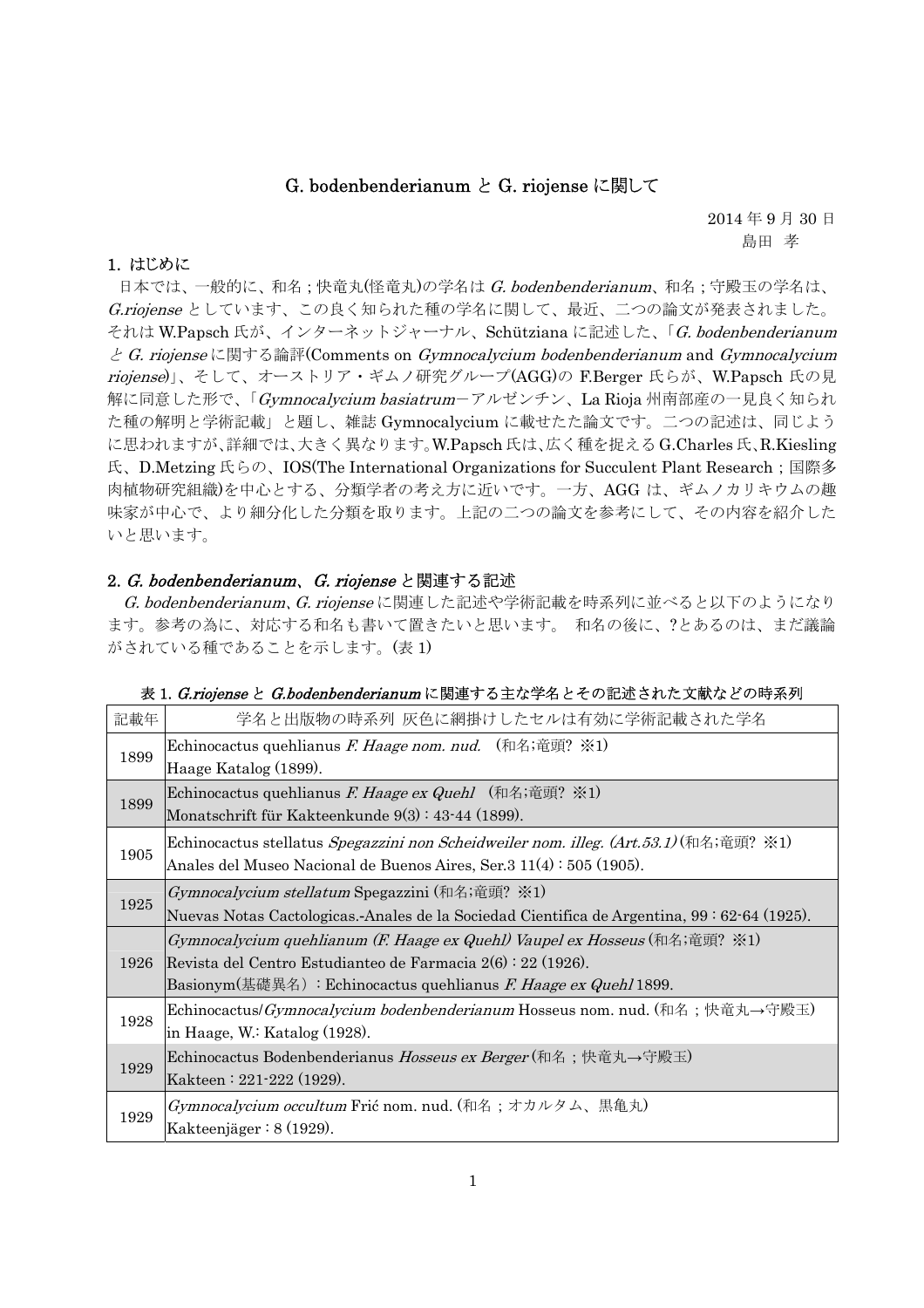| 1929 | Gymnocalycium riojense Frić nom. nud. (和名;守殿玉)<br>Kakteenjäger: $8(1929)$ .                                                                                                                                                                    |
|------|------------------------------------------------------------------------------------------------------------------------------------------------------------------------------------------------------------------------------------------------|
| 1933 | Gymnocalycium bodenbenderianum (Hosseus ex Berger) A.W. Hill (和名;快竜丸→守殿玉)<br>Index Kewensis Plantarum Phanerogamarum, Supplement 8:105 (1933).<br>Basionym: Echinocactus bodenbenderianus Hosseus ex Berger 1929.                              |
| 1935 | Gymnocalycium bodenbenderianum (Hosseus ex Berger) Backeberg (和名;快竜丸)<br>Backeberg & Knuth, Kaktus-ABC : 286 (1935)<br>Basionym: Echinocactus bodenbenderianus Hosseus ex Berger 1929.                                                         |
| 1952 | Gymnocalycium asterium Y.Ito nom. nud. (和名;鳳頭 ※2)<br>Cacti 1952 : 89 (1952).                                                                                                                                                                   |
| 1957 | Gymnocalycium asterium Y.Ito nom. illeg. (Art. 52.1) (和名;鳳頭 ※2)<br>Explanatory Diagram of Austroechinocactinae: 191 (1957)<br>Synonym(異名同種) : <i>Gymnocalycium stellatum</i> Spegazzini                                                        |
| 1960 | Gymnocalycium riojense Frić ex Pazout nom. inval. (Art.37.1)<br>in Pazout, Valnicek, Subik: Kaktusy: 132 (1960).                                                                                                                               |
| 1962 | Gymnocalycium occultum Frić ex Schütz (Art.8.2?) (和名;オカルタム、黒亀丸)<br>Frićiana 1(7): 4-5, 8 (1962).                                                                                                                                               |
| 1971 | Gymnocalycium platygonum nom. nud.<br>Katalog Uhlig (1971)                                                                                                                                                                                     |
| 1975 | Gymnocalycium stellatum Spegazzini (和名;鳳頭、竜頭?※2)<br>Synonym(異名同種) : <i>Gymnocalycium asterium</i> Y.Ito nom. illeg.<br>Gymnocalycium stellatum Spegazzini is the correct name for Gymnocalycium asterium Y.Ito.<br>NCSJ $30(2): 49-50$ (1975). |
| 1991 | Gymnocalycium riojense Frić ex H.Till & W.Till (和名;守殿玉)<br>Gymnocalycium $4(2) : 48 (1991)$ .                                                                                                                                                  |
|      | Gymnocalycium riojense subsp. kozelskyanum Schütz ex H.Till & W.Till<br>Gymnocalycium $4(3) : 58 (1991)$ .                                                                                                                                     |
|      | Gymnocalycium riojense subsp. kozelskyanum var. mirandaense H.Till & W.Till<br>Gymnocalycium $4(3) : 53 (1991)$ .                                                                                                                              |
|      | Gymnocalycium riojense subsp. kozelskyanum var. sanjuanense H.Till & W.Till<br>Gymnocalycium $4(3) : 54 (1991)$ .                                                                                                                              |
|      | Gymnocalycium riojense subsp. paucispinum Backeberg ex H.Till & W.Till<br>Gymnocalycium $4(4) : 57 (1991)$ .                                                                                                                                   |
| 1991 | Gymnocalycium riojense subsp. paucispinum var. guasayanense Strigl<br>Gymnocalycium $4(4) : 57 (1991)$ .                                                                                                                                       |
|      | Gymnocalycium riojense subsp. paucispinum var. platygonum Schütz ex H.Till & W.Till<br>Gymnocalycium $4(4) : 56 (1991)$ .                                                                                                                      |
|      | Gymnocalycium riojense subsp. piltziorum H.Till & W.Till<br>Gymnocalycium $4(3) : 51$ (1991).                                                                                                                                                  |
|      | Gymnocalycium riojense subsp. riojense var. guthianum H.Till & W.Till<br>Gymnocalycium $4(2) : 49 (1991)$ .                                                                                                                                    |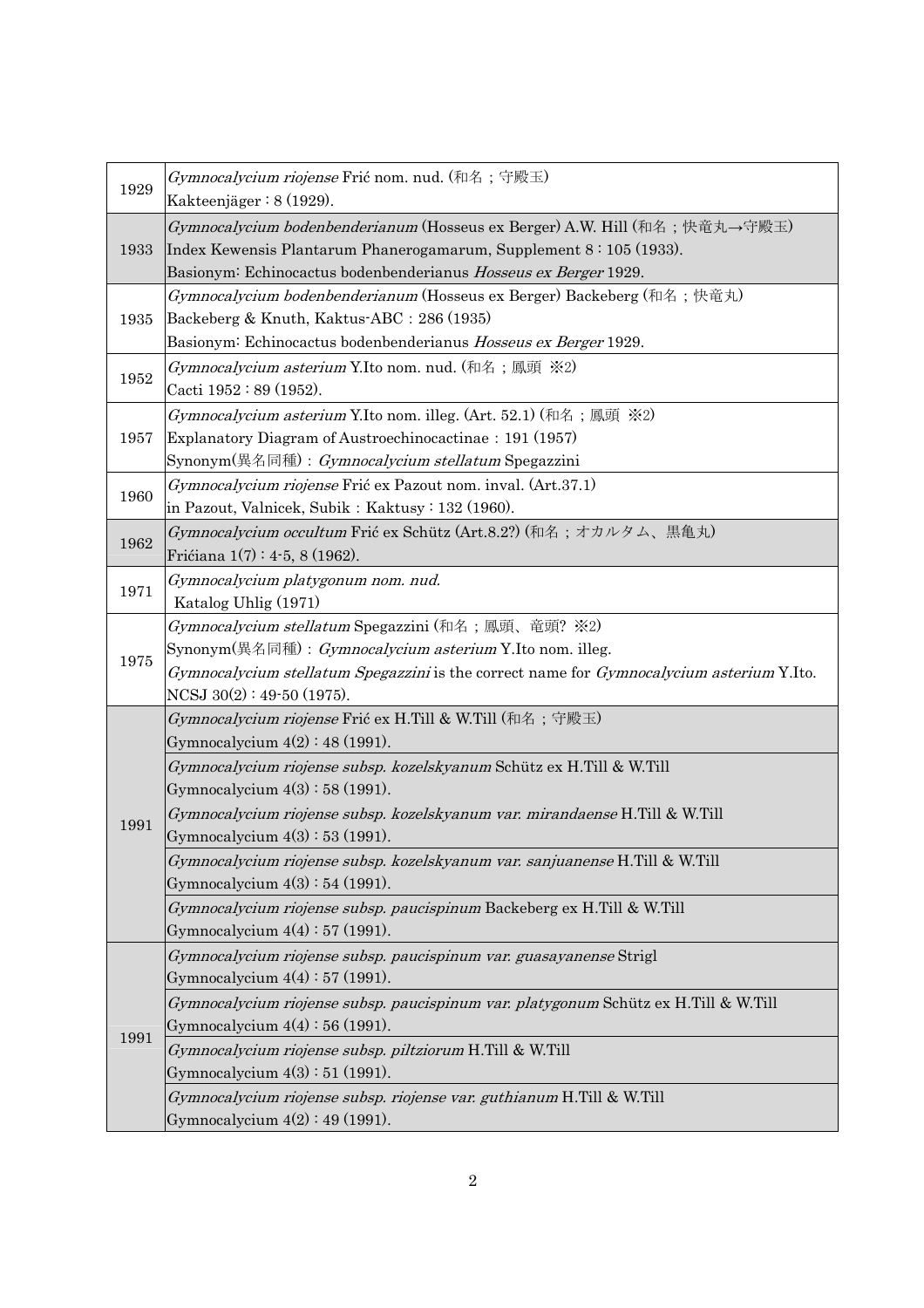|      | Gymnocalycium riojense subsp. riojense var. pipanacoense H.Till & W.Till<br>Gymnocalycium $4(2) : 50 (1991)$ .                                                                                                                                                                                                                                                                                                                                                                                                                                                                                                                                                                                                                                                                                                                                                                                                                                                                                                                                                                                                                                                                                                                                                                                                                                                                                                                                                                                                                                                                                                                                                                                                                                                                                                                                                                                   |
|------|--------------------------------------------------------------------------------------------------------------------------------------------------------------------------------------------------------------------------------------------------------------------------------------------------------------------------------------------------------------------------------------------------------------------------------------------------------------------------------------------------------------------------------------------------------------------------------------------------------------------------------------------------------------------------------------------------------------------------------------------------------------------------------------------------------------------------------------------------------------------------------------------------------------------------------------------------------------------------------------------------------------------------------------------------------------------------------------------------------------------------------------------------------------------------------------------------------------------------------------------------------------------------------------------------------------------------------------------------------------------------------------------------------------------------------------------------------------------------------------------------------------------------------------------------------------------------------------------------------------------------------------------------------------------------------------------------------------------------------------------------------------------------------------------------------------------------------------------------------------------------------------------------|
| 1992 | Gymnocalycium bodenbenderianum (Hosseus ex Berger) Backeberg sensu stricto (和名;快竜丸)<br>Gymnocalycium $3(5) : 67-70(1992)$ .<br>Basionym(基礎異名): Echinocactus bodenbenderianus Hosseus ex Berger 1929.                                                                                                                                                                                                                                                                                                                                                                                                                                                                                                                                                                                                                                                                                                                                                                                                                                                                                                                                                                                                                                                                                                                                                                                                                                                                                                                                                                                                                                                                                                                                                                                                                                                                                             |
| 1996 | Gymnocalycium stellatum subsp. occultum Frić ex Till & W. Till (和名;オカルタム、黒亀丸)<br>Gymnocalycium $9(2) : 176 (1996)$ .                                                                                                                                                                                                                                                                                                                                                                                                                                                                                                                                                                                                                                                                                                                                                                                                                                                                                                                                                                                                                                                                                                                                                                                                                                                                                                                                                                                                                                                                                                                                                                                                                                                                                                                                                                             |
| 2006 | Gymnocalycium bodenbenderianum (Hosseus ex A.Berger) A. W. Hill ※3 (多数の和名)<br>R.Kiesling, Catálogo de las Plantas Vasculares de la Argentina Cactaceae : 19, 2006.2.13更新<br>(Instituto de Botánica Darwinion Web $\downarrow$ !)<br>Synonym(異名同種) : Echinocactus bodenbenderianus Hosseus ex A. Berger, <i>Gymnocalycium</i><br>asterium A. Cast. var. paucispinum Backeb., nom. inval., <i>Gymnocalycium asterium</i> A. Cast.,<br>nom. illeg., Gymnocalycium occultum Frić ex Schütz, nom. inval., Gymnocalycium piltziorum<br>Schütz, Gymnocalycium quehlianum (F. Haage ex Quehl) Vaupel ex Hosseus var. <i>stellatum</i><br>Dölz, Gymnocalycium riojense Frić ex H. Till & W. Till, Gymnocalycium riojense Frić ex H. Till<br>& W. Till var. <i>guthianum</i> H. Till & W. Till, <i>Gymnocalycium riojense</i> Frić ex H. Till & W. Till var.<br>pipanacoense H. Till & W. Till, <i>Gymnocalycium riojense</i> Frić ex H. Till & W. Till subsp.<br>kozelskyanum H. Till & W. Till, Gymnocalycium riojense Frić ex H. Till & W. Till subsp.<br>kozelskyanum H. Till & W. Till var. mirandaense H. Till & W. Till, Gymnocalycium riojense Frić<br>ex H. Till & W. Till subsp. kozelskyanum H. Till & W. Till var. sanjuanense H. Till & W. Till,<br>Gymnocalycium riojense Frić ex H. Till & W. Till subsp. paucispinum H. Till & W. Till,<br>Gymnocalycium riojense Frić ex H. Till & W. Till subsp. paucispinum H. Till & W. Till var.<br>guasayense Strigl, Gymnocalycium riojense Frić ex H. Till & W. Till subsp. paucispinum H. Till<br>& W. Till var. <i>platygonum</i> H. Till & W. Till, <i>Gymnocalycium riojense</i> Frić ex H. Till & W. Till<br>subsp. piltziorum H. Till & W. Till, <i>Gymnocalycium stellatum</i> auct. non Speg., <i>Gymnocalycium</i><br>stellatum Speg. subsp. occultum Frić ex H. Till & W. Till, <i>Gymnocalycium triacanthum</i> Backeb.,<br>nom. inval. |
| 2007 | Gymnocalycium stellatum Speg. A. St. Hil ※3 (多数の和名)<br>Instituto de Botánica Darwinion Web (http://www2.darwin.edu.ar/)<br>Synonym(異名同種) : Echinocactus bodenbenderianus Hosseus ex A.Berger, Echinocactus<br>stellatus Speg., nom. illeg. Gymnocalycium asterium A. Cast. var. paucispinum Backeb., nom.<br>inval., <i>Gymnocalycium asterium</i> A. Cast., nom. illeg., <i>Gymnocalycium bodenbenderianum</i><br>(Hosseus ex A. Berger) A. W. Hill, <i>Gymnocalycium obductum</i> Piltz, <i>Gymnocalycium occultum</i><br>Frić ex Schütz, nom. inval., <i>Gymnocalycium piltziorum</i> Schütz, <i>Gymnocalycium quehlianum</i> (F.<br>Haage ex Quehl) Vaupel ex Hosseus var. stellatum Dölz, Gymnocalycium riojense Frić ex H. Till<br>& W. Till, <i>Gymnocalycium riojense</i> Frić ex H. Till & W. Till <i>var. guthianum</i> H. Till & W. Till,<br>Gymnocalycium riojense Frić ex H. Till & W. Till ssp. kozelskyanum Frić ex H. Till & W. Till,<br>Gymnocalycium riojense Frić ex H. Till & W. Till var. mirandaense H. Till & W. Till,<br>Gymnocalycium riojense Frić ex H. Till & W. Till ssp. paucispinum Frić ex H. Till & W. Till,<br>Gymnocalycium riojense Frić ex H. Till & W. Till var. platygonum H. Till & W. Till,<br>Gymnocalycium riojense Frić ex H. Till & W. Till ssp. piltziorum Frić ex H. Till & W. Till,<br>Gymnocalycium riojense Frić ex H. Till & W. Till var. pipanacoense H. Till & W. Till,<br>Gymnocalycium riojense Frić ex H. Till & W. Till var. sanjuanense H. Till & W. Till                                                                                                                                                                                                                                                                                                                                                                              |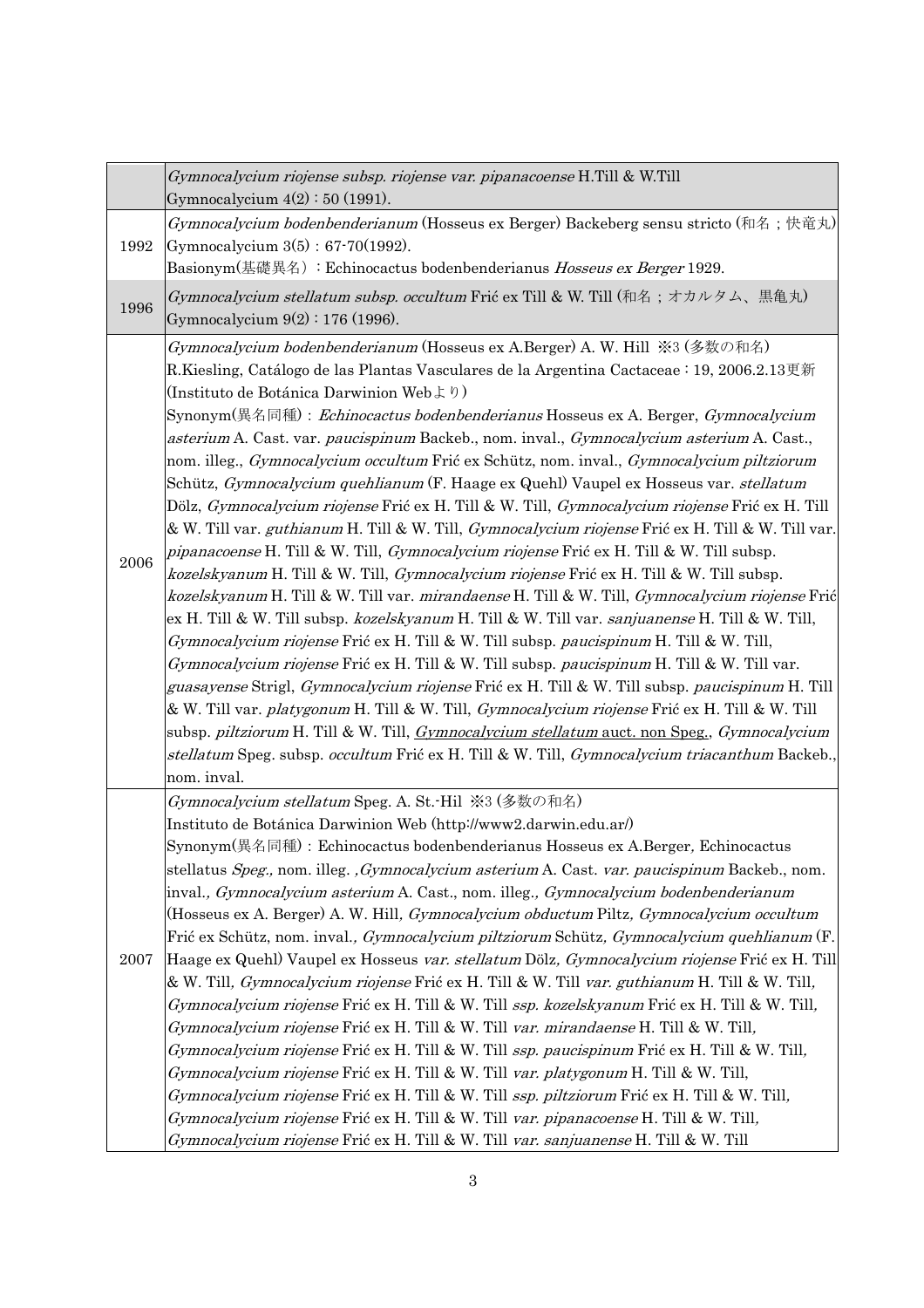| 2009            | G.bodenbenderianum (Hosseus ex A.Berger) A. W. Hillとし、R.Kiesling 氏の考えを踏襲                                         |
|-----------------|------------------------------------------------------------------------------------------------------------------|
|                 | G.Charles, Gymnocalycium in Habitat and Culture 210-213                                                          |
| 2014            | G.bodenbenderianum (Hosseus ex A.Berger) A. W. Hill (和名;快竜丸→守殿玉)                                                 |
|                 | Synonym(異名同種): Gymnocalycium riojense Frić ex H. Till & W. Till                                                  |
|                 | W.Papsch, Schütziana Volume 5, Issue2(2014), Comments on <i>Gymnocalycium</i>                                    |
|                 | bodenbenderianum and Gymnocalycium riojense                                                                      |
| 2014            | [Gymnocalycium basiatrum F.Berger, H.Amerhauser & S.Sedmeier (和名; 快竜丸)<br>Gymnocalycium 27(3): 1129-1138 (2014). |
| $\mathcal{N}$ 1 | 和夕音雨 9レちるのけ、刮が佐命したメエー和夕・帝雨の学夕け、CatallatumかCaughlianum                                                            |

- 和名;竜頭 ?とあるのは、私が作成したメモ、和名;竜頭の学名は、*G.stellatum*か*G.quehlianum* なのか(2011.3.10)を参照下さい。
- ※ 2 伊藤芳夫氏 (Y.Ito) は、Spegazzini氏のG. stellatumの記載を認識せず、新しい名前G. asteriumで 学術記載した。
- ※ 3 Darwin研究所の2007年以降のホームページ (http://www2.darwin.edu.ar/)では、G.stellatum Speg. A. St.-Hilが有効名でG.riojenseと G.bodenbenderianumを、その異名同種としている。また、 同じホームページの中でR.Kiesling氏のCatálogo de las Plantas Vasculares de la Argentina も掲載 され、その中では、G.bodenbenderianumを有効名とし、G.stellatum auct. non Speg.(Spegazzini氏 のものではない。)をその異名同種と考えている。現在、Darwin研究所が、どちらを採用しているのか は、良く分からない。R.Kiesling氏は、G.stellatum Speg.は、G.quehlianumの異名同種と考えている。 Gymnocalycium stellatum Speg. A. St.-Hilは、Spegazzini氏が、A. St.-Hil氏の意味するG. stellatum と言う意味 ?と思われる

#### 3. 原記載のEchinocactus Bodenbenderianus Hosseus ex Berger

1928年にHosseus氏が発見し、ドイツのハーゲ商会に送った植物を、Alwin Berger氏が、Kakteen: 221-222 (1929)に、学術記載しました。その内容の翻訳は、以下の通りです。

### $\mathbb{F}$ Echinocactus Bodenbenderianus Hosseus (1928) — Gymnocalycium Berger

 完全に偏平、殆ど円盤形状、幅およそ 8cm、茶色っぽい灰緑色。頭頂部の窪みには刺は出ていない。 多数の、新しい、先の尖った円錐形の、疣で完全に満たされている。稜は 11 個から 14 個、背は低く、 幅が広い、丸みを帯びている。およそ 6mm 間隔で離れた刺座、横溝で、台形状の瘤が、畑のように (felderartog ?)分割されている。夫々の瘤には、一つの先の尖った、鼻のようなしかし上を向いた



図 1:Echinocactus Bodenbenderianus Hosseus – 写真は W. Götz 氏、Fr. Ad. Haage jr. 氏の個体に基づく、Berger 氏の Kakteen の複写

疣が着いている。刺座には、初め、汚れた灰色の 綿毛が着いている。刺は 3 本(4 本から 5 本まで)、 頑丈、初めは黒茶色、後に灰茶色、全ての刺は後 方に戻るように向く(反り返る)。側方の刺は、鎌 形状で、長さ 10mm。中央の刺は幾分弱くて、疣 の側面に隣接する。花は頭頂部近くの、最も上部 の刺座から、輪状に出る。中程度のサイズ、ぼや っとした白っぽいバラ色。茶色の中筋が入る。子 房と花筒は花弁より長い。青っぽい。 アルゼンチン、Cordoba

Fr. Ad. Haage jr.氏により輸入された。Fr. Ad. Haage jr.氏に基づいて花は学術記載された。E. Quehlianus に非常に近い位置にある。』

A.Berger 氏は、Echinocactus として学術記載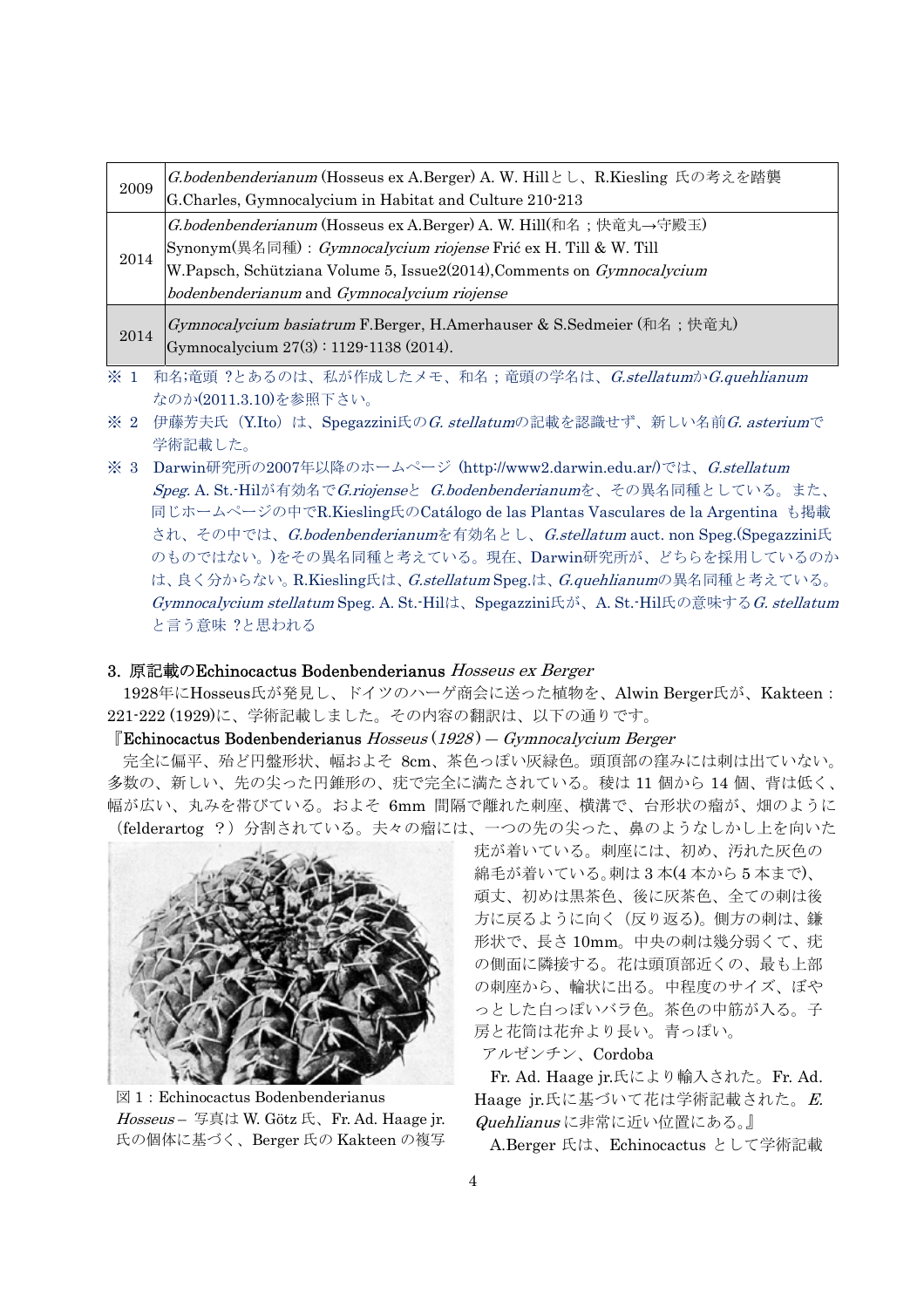しましたが、その種が Gymnocalycium であることを認識していましたが、正式には、A.W. Hill 氏が、 学術記載したので、一般的には、Gymnocalycium bodenbenderianum (Hosseus ex Berger) A.W. Hill とされています。学術記載の産地とされる Cordoba 州は間違いです。

W.Papsch 氏が、インターネットジャーナル Schütziana Volume 5, Issue2 (2014)で指摘したように、 和名;快竜丸とされる植物は、La Rioja 州の Sierra de Malanzan (Sierra de Argañaraz, Sierra de Abajo) 南端や Sierra de Ulapes 周辺に生息しますが、その産地を Hosseus 氏は、H.Till 氏が言う、G. bodenbenderianum(和名;快竜丸)の産地を訪問したことはありません。これは、A.P.Maiztegui 氏、 A.E.Cocucci氏ら多くのアルゼンチンの学者が参画して作成した、Hosseus氏の伝記(Carl Curt Hosseus, Notas Autobiograficás)が証明しました。H.Till 氏は、Berger 氏の記述と写真(図 1)から、日本で快竜丸 とされている種を間違って G. bodenbenderianum としました。Berger 氏の記述と写真は、確かに、日本で言 う守殿玉のにように見えます。従って、守殿玉の正しい学名は、G. bodenbenderianumとなります。

### 4. G. bodenbenderianum と G. asterium (和名;鳳頭)

Backeberg 氏は、Kaktus-ABC: 286 (1935)と Blätter for Kakteenforschung: 6(1936)の二つの文献 で G. bodenbenderianumを紹介しました。Blätter for Kakteenforschung(1936)の 6 ページと Die

Cactaceae Band Ⅲ (1959)の 1727 ページ にその同じ写真が載っ ています。この写真(図 2)は、日本で鉄冠と呼 ばれている、植物に近 いように見えます。し かし、快竜丸、鳳頭、そ して守殿玉にもこのよう な形態のものが見られ ます。写真は、快竜丸の 典型的な花、子房と花 筒は花弁より長いので、 快竜丸とも考えられます。 H.Till 氏は、原記載と Backeberg 氏の写真と 記述から、和名; 快竜 丸に相当する植物を  $G$ .



 $\boxtimes$  2; G. bodenbenderianum  $(\pm)$   $\geq$   $\boxtimes$  3; G. stellatum  $(G.$  asterium  $)(\pm)$  (Blätter for Kakteenforschung(1936)と Die Cactaceae Band Ⅲ(1959) に同じ写真が載せられている、Die Cactaceae Band Ⅲでは、 G. asterium とされている。写真は著者が文献より複写

bodenbenderianum と考えたと思います。

Backeberg 氏は、Die Cactaceae Band Ⅲ(1959)での、G. bodenbenderianum の記述の中で、次のよ うに書いています。…… 『Hosseus 氏は、La Rioja のみを報告、Berger 氏は Cordoba をも報告してい る。後者(Berger 氏)は区別が難しい G. asterium(それは Cordoba 起源である)を全く記載していない ので、彼は両者を同じ種と見なしていたのかもしれない。それらは確実に、G. asterium の花はかなり 大きく、幅の広い総苞なので、本質的に異なる花だけでも区別することが出来る。Berger 氏はその事に ついて全く報告していない。G.bodenbenderianum の場合にも報告していない。

Frić 氏は2つの裸名(nomina nuda)を言及した。; G. occultum と G. riojense (2つ植物はカタロ グ"Kaktennjager"8.1929 の中にある。)後者は、由来地の名前により明らかに

G.bodenbenderianum である。……中略…… Kreuzinger 氏の"Verzeichnis"の中では、G.occultum Frić nom. nud.は確かに立派に区別されて呼ばれているが、しかしその事は区別できる事を、決し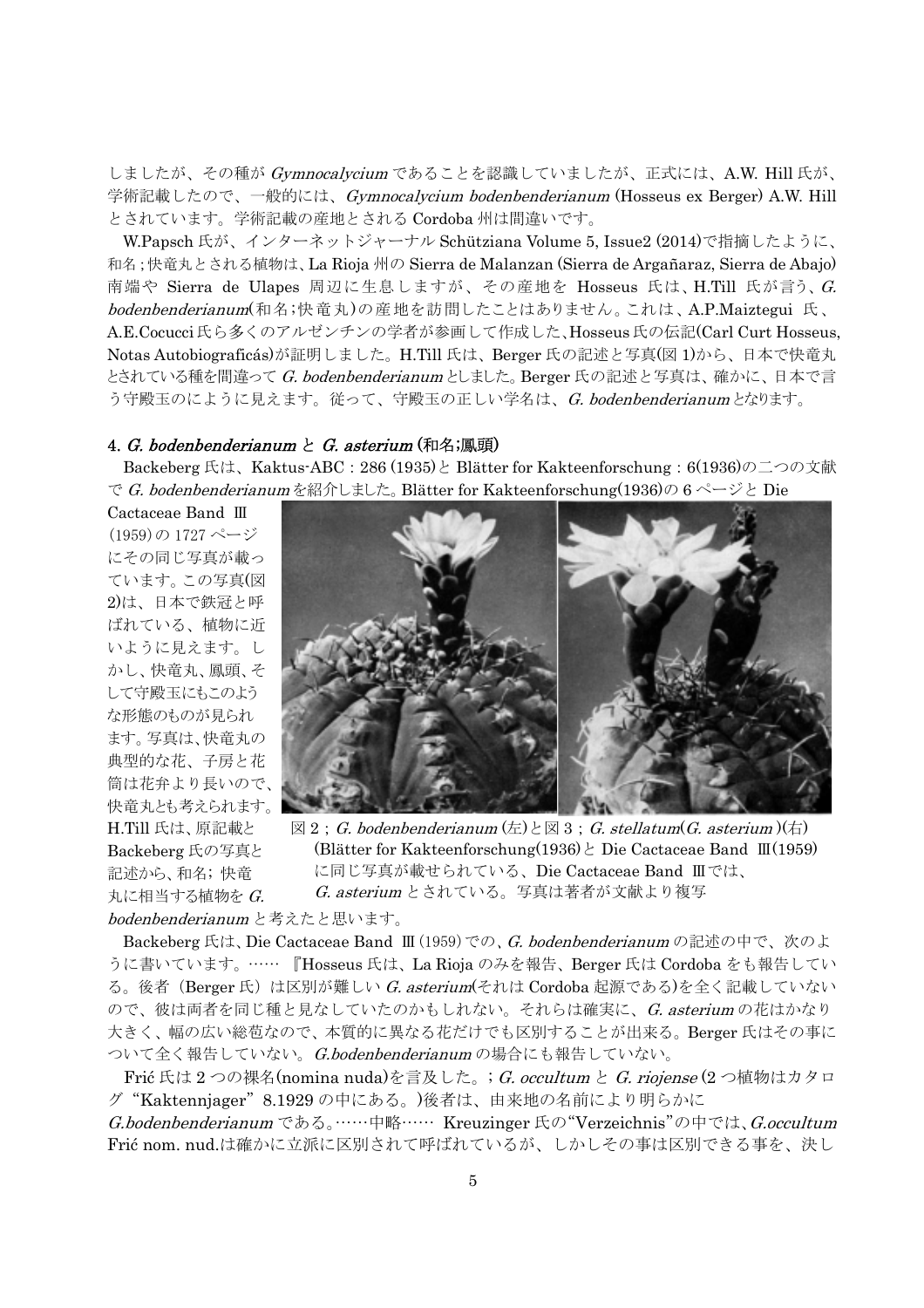て立証していない。それ故、私は、此処ではこの名前を挙げるだけにする。しかし最早 G. asterium の下ではない。加えてはっきりしない名前 G. occultum fl. rosea Frić (1929年のリスト)もまだ存在 する。もし、Hosseus 氏に従って、Cordoba 産の G. asterium と La Rioja 産の G.bodenbenderianum を報告しないとするならば、空間的に大きく離れて生息しているので、G.bodenbenderianum は、 先に学術記載された G. asterium の変種と見なされねばならないだろう。何故なら、花の違いだけ



では、殆ど種の境界とし ては十分ではないから。 どうやら Spegazzini 氏も また、2 つの物を同じもの と見なしたらしい。何故 なら、彼は 1925 年の Nuev. Not. Cacto. 62 の 中で、"G. stellatum"の 分布域を報告した。: Cordoba、La Rioja、 Catamarca。彼の写真は、 はっきりしない。それど

図4;津田宗直氏播種による鉄冠 (左)と図 5;G. bodenbenderianum として輸入された種子からの植物(右)、どちらも G. occultum の 可能性が大きい、庵田知宏氏 サボテン日本 No.42 (1964)より複写

ころか、G. quehlianum と見なす事が出来るだろう。』

Backeberg 氏は、Frić 氏の G. riojense は G. bodenbenderianum、Spegazzini 氏の G. stellatum は、G. quehlianum と考えていたと思います。

Spegazzini 氏は、1925 年に、彼の Echinocactus stellatus を"Nuevas Notas Cactologicas"で、 Gymnocalycium 種として記述しました。伊藤芳夫氏(Y.Ito)は、Spegazzini 氏のこの記載を認識 せず、Echinocactus stellatus に Scheideweiler 氏の古い同名異種があることを理由に、彼は、こ の種を新しい名前 G. asterium として、学術記載しました。(1957) R.Storng 氏は、1975 年、雑

誌 NCSJ の中で、この分類学種の正しい名前は G. stellatum Speg.であることを証明しています。このこと から、G. stellatum Speg.が有効で伊藤氏の G. asterium は、非合法名(nom. illeg.)となります。

Backeberg氏は、Die Cactaceae Band Ⅲ(1959)の中で、 明確にG. asteriumとG. quehlianum(和名;竜頭に相当)を区 別し、多くのG. quehlianumの変種を学術記載しています。 そして、Backeberg氏の指摘しているように、Spegazzini 氏の写真は、G. stellatum(和名;竜頭に相当)と確実に認識で きます。そして、Spegazzini氏のG. stellatumはBackeberg 氏の $G$ . quehlianumであることが分かります。(私が作成し たメモ、和名;竜頭の学名は、G.stellatumかG.quehlianum なのか(2011.3.10)を参照下さい。)

 Backeberg 氏、そして伊藤芳夫氏は、彼らの G. asterium と G. quehlianum(和名;竜頭に相当)を区別しています。G. quehlianum が Spegazzini 氏の G. stellatum (どちらも和 名;竜頭に相当) と同じならば、Backeberg 氏と伊藤氏の G. asterium は、どんな種でしょうか? Backeberg 氏の Blätter for Kakteenforschung(1936: 6)の中で、で G.



図 6 ; 1925 年の Nuevas Notas Cactologicas の中にある Spegazzini 氏による図 (H.Till, Gymnocalycium 1(1) 1988;1-2 より転載)

stellatum(G. asterium)について、次のような記述があります。……『しばしば、G. Bodenbenderianum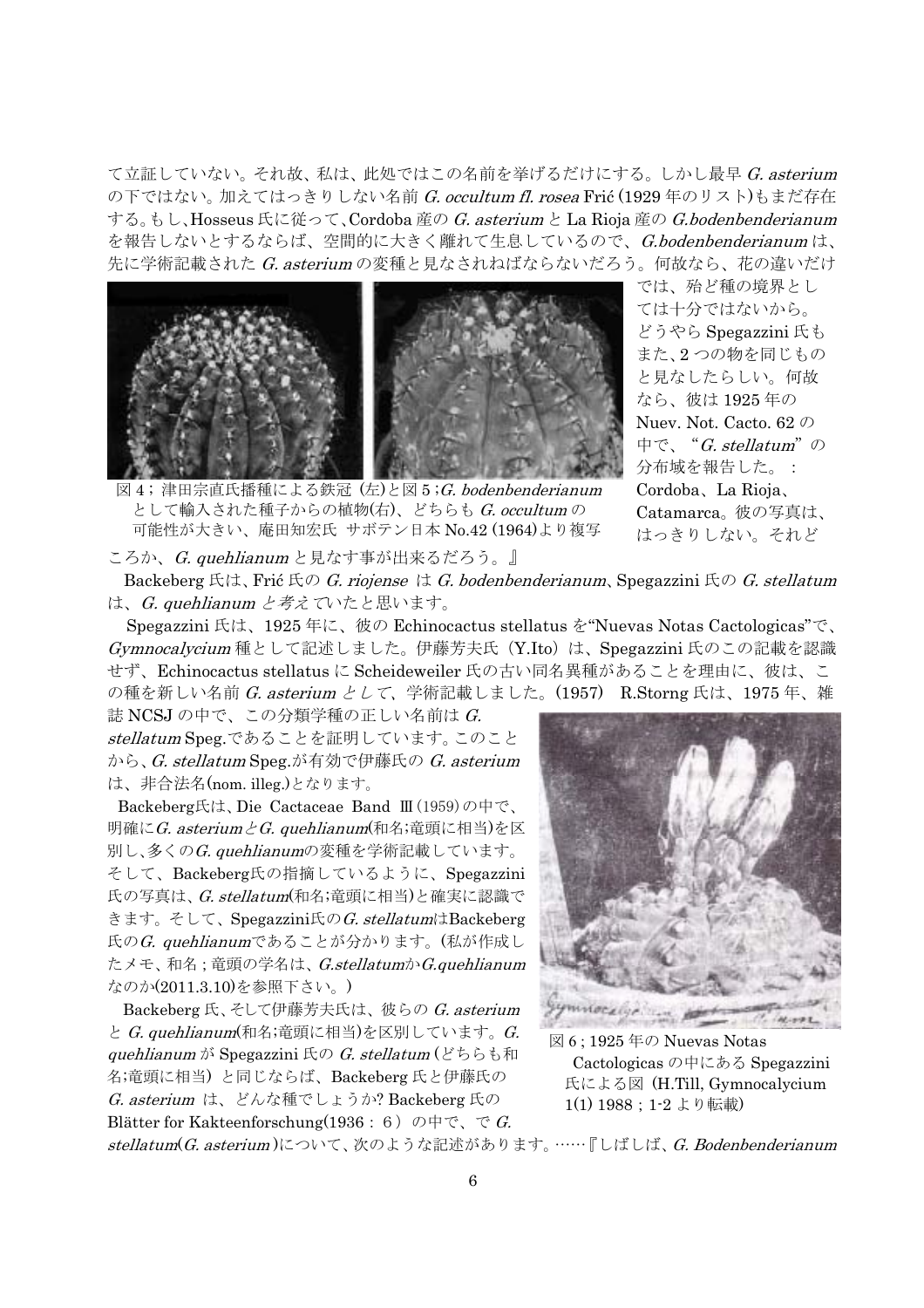と取り違えられる、それどころか Br. & R.両氏により、*G. Quehlianum* と同一と思われた。先の種(*G.* Bodenbenderianum)に似ている、しかし、よりスリムな花筒とより長い花弁を持つ、大きく開く花を 持っている。果実もまたより大きく、より長く、紡錘形状である、そして幾分白い粉を吹いている、G. stellatum もまた、茶色っぽくて扁平である。裸名 (nomen nudum) の G. occultum Frić がこれらの 種の一つと同一かどうかは確かめる事が出来ない、何故なら、学術記載が存在していないから。』



図 7 (左) ;1960 年頃の鳳頭、堀田千草園より、大分前に枯れてしまつた、筆者撮影 図 8 (中) ; G. occultum P131B、Mesa 種子 476.62、谷山宰氏栽培・撮影 図 9 (右); G. occultum  $P131$ 、筆者・栽培撮影

 また、H.Till 氏は、雑誌 Gymnocalycium 8(4) 1995:163-166 の中で次のように述べています。…… 『G. stellatum の悲運の歴史はまだ終わらない。それ以前に、それは Y.Ito 氏により 1957 年 G. asterium Y.Ito に改名された。この名前は 1959 年 Backeberg 氏により保持され、その種は彼の全作品の中で 2 つの図版をつけて紹介されている。最もそれは G. occultum Frić ex Schütz である。Gymnocalycium stellatum の正しい図は Gymnocalycium quehlianum の近くで見つけることが出来る。』

伊藤氏も彼のサボテン図説の中で、G. asterium Y. Ito 1952 (Echinocactus stellatus Speg.1905 (Gymnocalycium Occultum Frić, nom. nud.1929 ?)(和名;鳳頭)と書いているので、伊藤氏もそのこと

を認識していたように思われます。伊藤氏は G. stellatum と  $G.$  occultum を同じと見ており、 $G.$  quehlianum (F. Haage) Berg.1929 を、和名;竜頭として記述しています。

Backeberg 氏は、彼の G. asterium の産地を Cordoba 州と していますが、北側で隣接する G. occultum の産地である Catamarca 州の間違いではないかと推測します。Spegazzini 氏の G. stellatum Speg.の産地は Cordoba 州なので、同じ地 域に生息すると考えたかも知れません。

Cordoba 州が、疑わしい場合は、G. ochoterenae (和名; 武勲丸)の可能性がありますが、Backeberg 氏の Blätter for Kakteenforschung(1936)の写真は、刺がやや長く、肌色が濃 緑色の、通常の G. ochoterenae と思います。肌色が茶色っぽ い G. ochoterenae も最近、T.Kulhanek 氏により発見されて いるようですが、一般的ではありません。また G. ochoterenae の産地は、Cordoba 州と La Rioja 州の南の San Luis です。 余談になりますが、武勲丸の学名は、G. ochoterenai ではな く、G. ochoterenae が正しいとされています、しかし、かつ



図1;伊藤氏による G. asterium (鳳頭)、G. occultum と思われる。 サボテン図説 1957 より

ての武勲丸は、通常の G. ochoterenae とは合致しません。これについては、私が作成したメモ、和名: 武勲丸(G. ochoterenae)とは(2011.5.05)を参照下さい。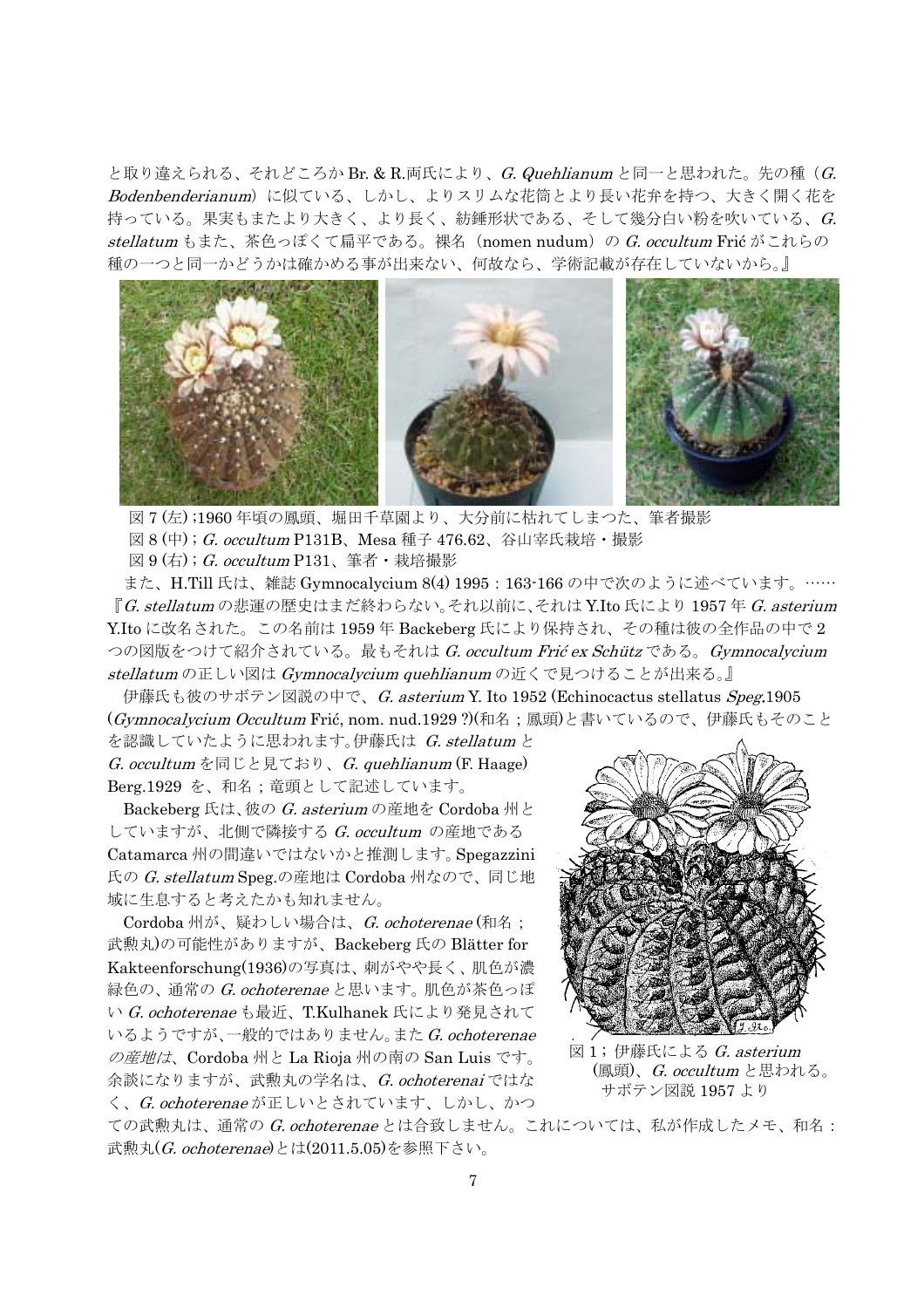以上のことから、和名:鳳頭は、現在の学名では、 $G.$  stellatum  $\operatorname{Spec}$ . subsp. occultum Frić ex Till  $\&$ W.Till= Gymnocalycium occultum Frić ex Schütz (Art.8.2?) の可能性が高いと言うことになります。 鉄冠も刺の基部が黒いので、G. occultum と思われます。通常、G. bodenbenderianum (和名;守殿玉) の刺の基部は、先端より黒くありません。G. occultum の肌色は茶色から濃い緑色までの変化がありま す。

種の概念を広く捉える G.Charles 氏や R.Kiesling 氏は、*G. occultum と G. bodenbenderianum* (和 名;守殿玉)を同じ種と見ています。一方、H.Till 氏らは、*G. occultum を G. stellatum* Speg.の亜種と したように、G. stellatum Spegazzini (G.quehlianum (F. Haage) Berger)(和名;竜頭)により近縁である と見ています。最近の Pablo H. Demaio 氏ら(2011)の分子系統分析では、G. bodenbenderianum (和名; 守殿玉)と快竜丸は、同じ分岐で、G. stellatum Spegazzini(和名;竜頭)は、姉妹群となつています。G. occultum については、まだ情報が無く、今後の研究が待たれます。

#### 5. G. riojense と G. bodenbenderianum (和名;守殿玉)

前述しましたが、現在の知識レベルでは、守殿玉の正しい学名は、G. bodenbenderianum(Hosseus ex Berger) A.W. Hill と言うことになりますが、守殿玉の学名は、 G. riojense、時には、 G. stellatum ともさ れて来ました。B.Shütz 氏の著書の中に、G. riojense に関して、次のような注釈が書かれています。… …『註 K.Crkala 氏から出版された本"Lovec Kaktus"の中に記録されているが、自らの手紙の中で、 Frič 氏は、最初、この植物を Gymn. lariojanum とその後、Gymn. riojanum そして、最終的に、カタ ログ "Kakteenjäger zu Hause" の中で Gymn. riojense と命名した。1929 年の初めに、町 La Rioja の 周辺で、それを発見した。Pazout 氏は、このギムノカリキュームはすでに、1926 年に輸入された、そ れ故、上記の記述は正しくないと述べている。Frič 氏は種子を売った、その種子は発芽が悪かった、そ してようやく、60 年代後半に、より豊富に増やす事に成功した。このように栽培された植物に基づい て、学術記載という結果となった。この種は、Gymn. ochoterenai の類縁に由来している、しかしなが ら、その種とは相当に異なっている。』

W.Papsch 氏が、2014年、インターネットジャーナル Schütziana に記述した、G. bodenbenderianum と G. riojense に関する論評の中に、Frić 氏が旅行中に書いた、1928 年 12 月 25 日の La Rioja から の手紙が載っています。(以下チェコ語の翻訳)……『私は、後に視覚的に類似した、ギムノカリキウ ムを La Rioja 州で採取した、しかしより長い刺を持っていた、そして更に後で、Nonogasta では、非 常に長くて、もつれた刺を持つギムノカリキウムをごく僅かの個体例で採取した。しかしながら、二つ の変種は、異なる種子を持っていた。私が Guanchin で、高度 1700mで発見した、一つのギムノカリ キウムの個体例のように、私の、地域的な、興味深い発見に属している。これらの種は、Gymnocalycium lariojense sp.n.、Gymnocalycium nidulans sp.n.と Gymnocalycium guanchinense sp.n.を示している。 Nonogasta の平原では、ある三頭の個体を見つけた、そして Gymnocalycium occultum に視覚的にも 種子も同一の、一つの単幹の個体例を見つけた、それで、この種が広く分布している事は確実である。』

Frić 氏は、La Rioja 州に行く前に、Catamarca 州で、G. occultum をすでに発見していました。彼の 手紙からは、La Rioja 州の Guanchin で見つけた個体を Gymnocalycium lariojense sp.n. (G. riojense に相当)、同じ州の Nonogasta の個体については、G. occultum と考えました。現在の知識レベルでは、 G. occultum の産地は、Catamarca 州の Miraflores 周辺で、 Frić が G. occultum と考えた La Rioja 州の分類学種は、産地(Nonogasta)から見て、Till 氏による G. riojense であり、Papsch 氏が、原記載の G. bodenbenderianum (Hosseus ex Berger) A.W. Hill とする種です。Guanchin で見つけた種も Till 氏による G. riojense と思われます。

1960年の Gymnocalycium riojense Frić ex Pazout は、一つの栽培品に基づいて執筆され、基準標本 も明確でなく、無効名と考えられるので、H.Till 氏らが、*Gymnocalycium riojense* Frić ex H.Till & W.Till として、正式に学術記載し、さらに多くのその種の亜種や変種を記述しました。Frić 氏の  $G$ .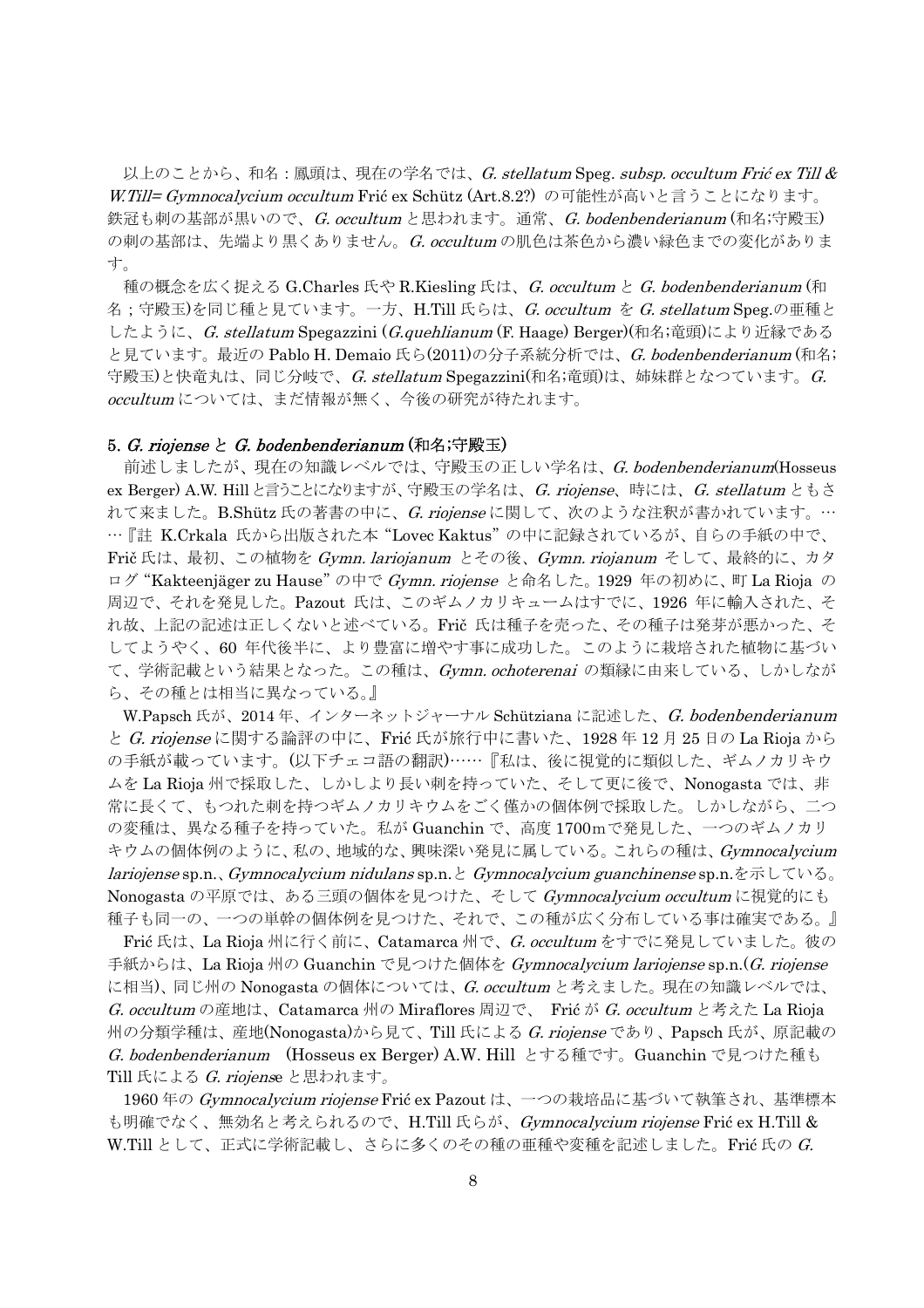riojense は Hosseus 氏の G. bodenbenderianum であり、守殿玉がその和名となります。H.Till 氏 らの  $G.$  riojense の亜種や変種は、分布域や特徴から、若干変更され、F.Berger 氏らにより、 $G.$ bodenbenderianum の亜種と変種に変更されました。(2014)

## 6. G. stellatum, G. asterium  $\angle G$ . bodenbenderianum (和名;守殿玉)

守殿玉は、古くは G. stellatum や G. asterium とされた時があります。H.Till 氏は、彼の G. riojense の記述で次のように書いています。……『B.Shütz 氏は、この種は大体 1955 年以来、初めてヨーロッ パに登場するのが、増え始めたと思っていた。そして Pazout 氏はこの時代の植物に基づいて彼の学術 記載を作成した。その際、察する所、H.Fechser 氏の輸入品が問題になっているようだ。それは、1951 年秋、"Gymnocalycium spec. L. Col."の名称の下に、ヨーロッパへやって来た。そして当時大きなセ ンセーションを巻き起こした。当時、大抵の属の識者は、" Gymnocalycium sp. L. Col." に Gymnocalycium asterium Y.Ito を認識したと思っていた。けれども、C.Backeberg 氏は、一つの名前 に縛られること無しに、別の見解を持っていた。彼は Frić 氏の"Gymnocalycium riojense"を Gymnocalycium bodenbenderianum (Hosseus ex Berger) Backeberg のあるタイプと思い、それ(G. riojense)を、G. bodenbenderianum (ここでは快竜丸)と疑いも無く類縁関係があるとした。……中略… …Valnicek 博士は、1950 年代にオーストリア中部の Attersee(アッター湖)を訪問の機会に輸入植物を 見た時、年長の著者(Hans Till)に対し、この輸入植物は長い間行方不明の Frić 氏の"Gymnocalycium riojense"だと言った。彼の言うことは正しかったけれども、彼は自分の見解を殆ど一人だけにとどめ た。それ以降、"Gymnocalycium spec. L. Col."は、いつもいつも業者によって Gymnocalycium asterium



図1 ; Krainz;Die Kakteen. I. Ⅳ.  $(1975)$ にG. stellatumとして載って いる、G. bodenbenderianum (和名;守殿玉)、文献よりコピー

として提供されたので、この名前は広く受け入れられた。 特にこの植物は上から見ると実際に、 Astrophytum asterium に似ている形をしているので。F.Pazout 氏が、 1960年にこのギムノカリキュームを G. riojense として公 表した時でさえ、この種の場合 2 重の間違いが習慣となっ たままであった。:第一に、Y.Ito 氏によって間違って Gymnocalycium stellatum (Spegazzini) Spegazzini の変 更された名前 G. asterium が使われているから、第二にそ の植物が間違って同定されているから。』

Darwin 研究所の 2007 年から今年(2014)までのホー ムページ (http://www2.darwin.edu.ar/)では、守殿玉 に該当する学名は、G. stellatum Speg. A. St.-Hil が有

効名で G. riojense と G. bodenbenderianum を、その異名同種としています。また、同じホーム ページの中で R.Kiesling 氏の Catálogo de las Plantas Vasculares de la Argentina も掲載されて います。その中では、G. bodenbenderianum を有効名とし、G. stellatum auct. non Speg.(Spegazzini 氏のものではない。)をその異名同種と考えています。現在、Darwin 研究所が、 どちらを採用しているのかは、良く分かりませんが、R.Kiesling 氏は、G. stellatum Speg.は、G. quehlianum の異名同種と考えています。Gymnocalycium stellatum Speg. A. St.-Hil は、 Spegazzini 氏が、A. St.-Hil の言う、Gymnocalycium stellatum と言う意味?と思われますが、文献 等は、書かれていないので、今後の調査が必要です。アルゼンチンでは、守殿玉の学名は、G. stellatum とされる場合が多いようです。A. St.-Hil(Augustin François César Prouvençal de Saint-Hilaire (1779–1853)はフランスの植物学者で南米の植物の研究で知られています。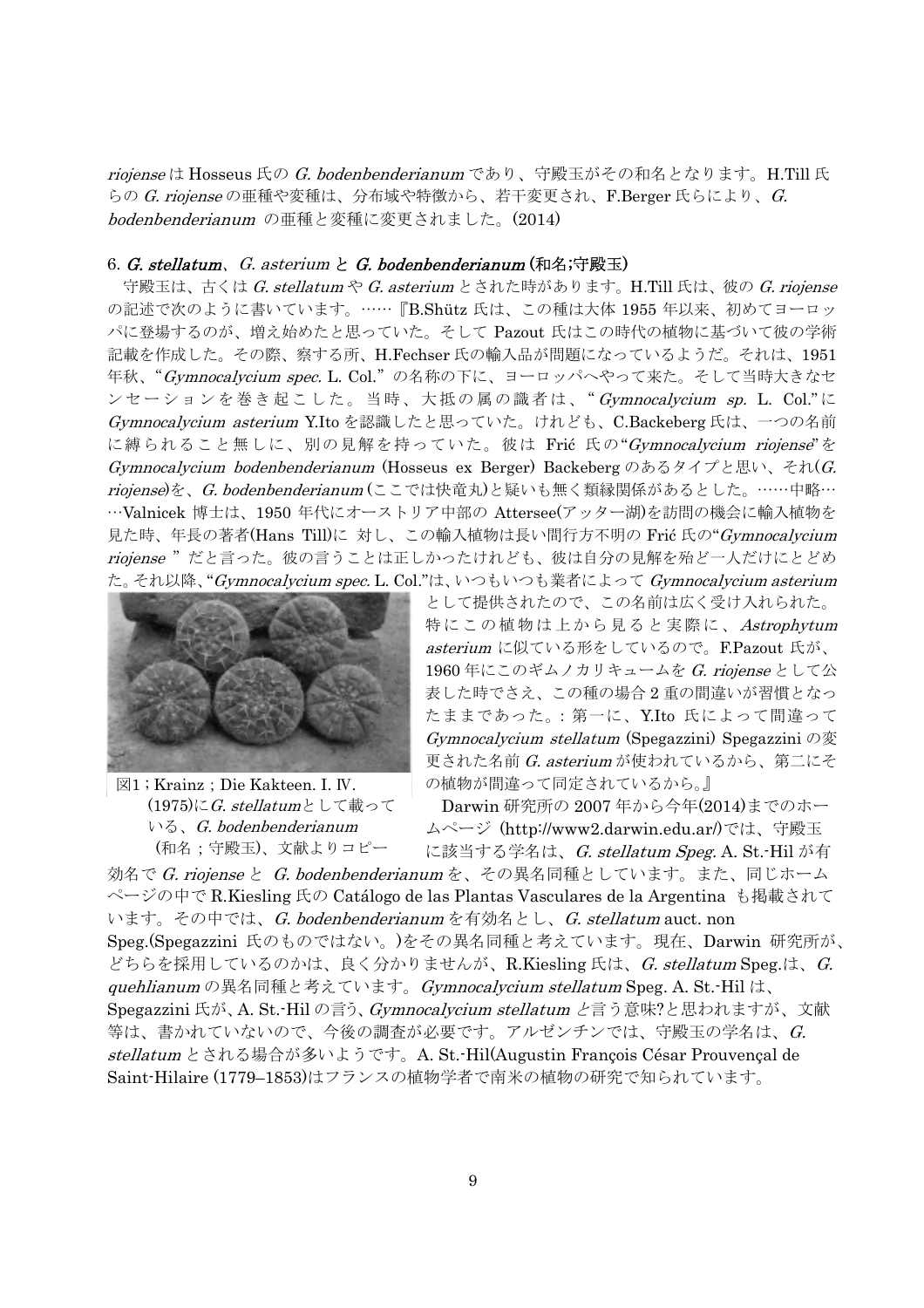# 7. 快竜丸の新しい学名 G. basiatrum

 快竜丸とされる植物が、日本に来たのは、賀来得四郎氏が輸入し、1958 年、シャボテン誌 18 号に G. sp.として発表したものが、最初ではないかと考えられています。賀来氏がどこから輸入されたかは 分かりませんが、ドイツの Uhlig Kakteen、あるいは、Uhlig の輸入先のアルゼンチンの Fechser 当た

りと推測されます。この植物は、現在の知識で は、La Rioja 州の Sierra de Malanzan (Sierra de Argañaraz, Sierra de Abajo) 南端や Sierra de Ulapes 周辺の比較的狭い地域の海抜 400m から 600m の低い場所に生息するとされていま す。広い意味(sensu lato)では、Gymnocalycium bodenbenderianum とする人もありますが、 H.Till 氏は、この植物を厳密な意味 (sensu stricto) での G. bodenbenderianum で Gymnocalycium bodenbenderianum (Hosseus ex Berger) Backeberg としました。彼は、 Backeberg の写真と記述から、この学名が快竜 丸に相当すると考えたと思います。しかし

Hosseus 氏が発見した、原記載の植物は、H.Till



図1;賀来得四郎氏がシャボテン誌に発表した 快竜丸、写真は庵田知宏氏、サボテン日本 No.42(1964)より複写

氏による G. bodenbenderianumとは、別の分類学種なので、新しい学術記載が必要となります。

2014 年 4 月 11 日、AGG が主催する、第 26 回国際ギムノカリキューム会議において、W.Papsch 氏が、このことを指摘し、その後、インターネットジャーナル、Schütziana で詳細なその理由を 記述しました。(私が翻訳した、「G.bodenbenderianum と G.riojense に関する論評 (2014.8.13)(Wolfgang Papsch 氏)」を参照下さい。)

AGG の F.Berger 氏らは、W.Papsch らの見解を受け入れ、H.Till 氏の厳密な意味 (sensu stricto) での G. bodenbenderianum を無効とし、和名;快竜丸に対応する、分類学種を G. basiatrum として 学術記載しました。(Gymnocalycium27 (3); 1129-1138 (2014))

Gymnocalycium basiatrum F.Berger, Amerh. & Sedlmeier spec nov.

判別文(Diagnosis);この新種は、*G. bodenbenderianum と*は、そのより扁平な胴体、異なって色 付けられている(下部は暗色で、頂点部は淡い色)そして通常より短い刺、ペリカルプ(子房を含む軸



図 1; Ulapes 産の G. basiatrum (和名;快竜丸) P206、谷山宰氏 栽培・撮影

組織)より短い花弁、楕円形のハイラムを持つより大きな種子 (G. bodenbenderianum が馬蹄形形状であることに対して)に より異なっている。

 基準標本(Type);アルゼンチン、La Rioja ラ・リオハ州南部、 Ulapes の近く、海抜 430m、合法化 (leg.=legitimate) F.Berger、 Be01-273/1249、2001 年 12 月、正基準標本は植物標本館 CORD に寄託。

 また、彼らは、種を広く種を捉える Robert Kiesling らとは 逆に、より細分化した分類を取り、Till 氏らが記述した、 $G$ . riojense の亜種、変種や品種を G. bodenbenderianum の下に 次のように変更しています。

Gymnocalycium basiatrum F.Berger, Amerh. & Sedlmeier

Gymnocalycium bodenbenderianum (Hosseus ex Berger) A.W.Hill subsp. bodenbenderianum var. bodenbenderianum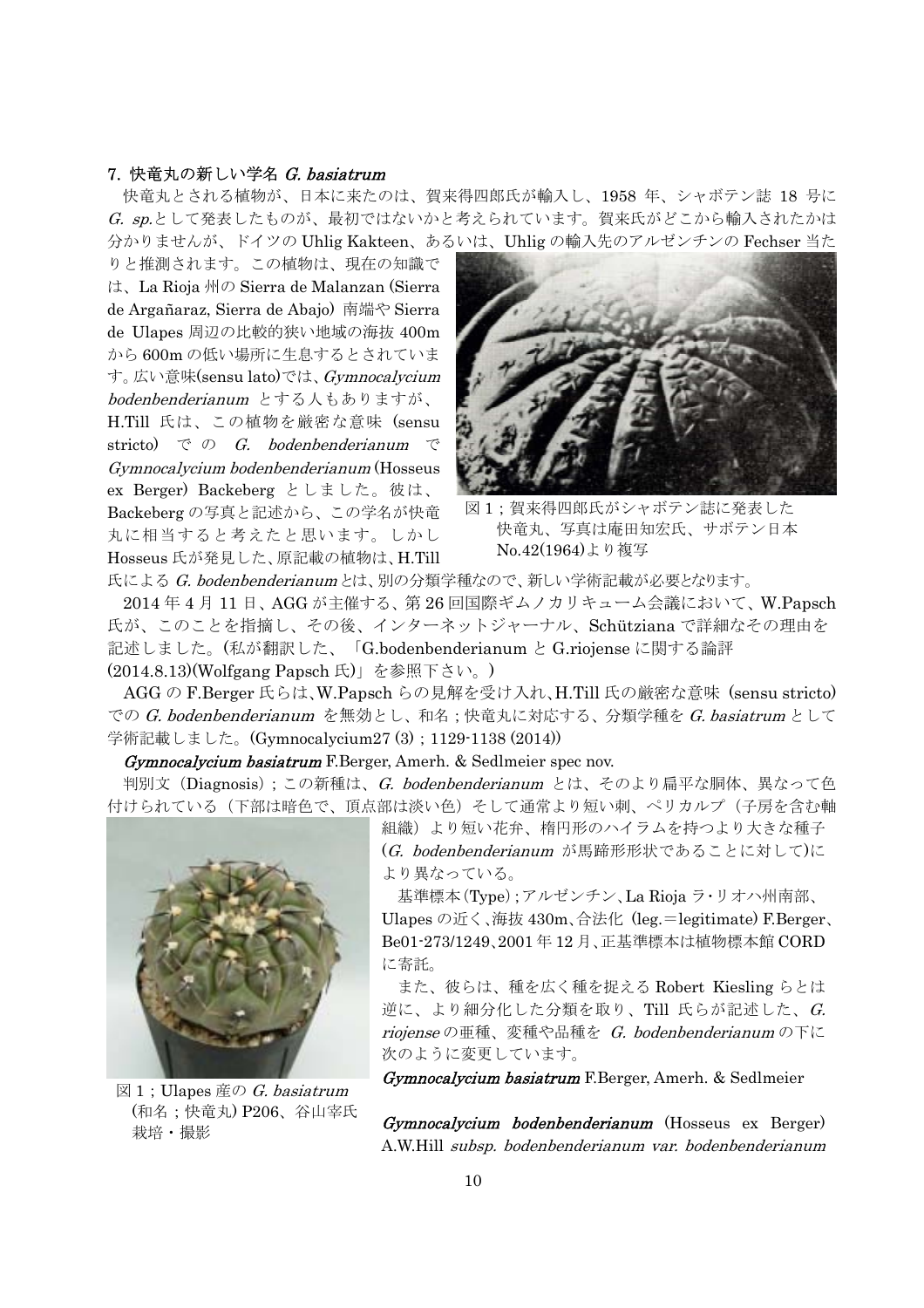#### f. bodenbenderianum

Gymnocalycium bodenbenderianum subsp. piltziorum (Schütz ex H.Till & W.Till) F.Berger, Amerh.& Sedlmeier

Basion. (Basionym=基礎異名); Gymnocalycium riojense subsp. piltziorum Schütz ex H.Till & W.Till, Gymnocalycium  $4(3)$ ; 51 (1991).

Gymnocalycium bodenbenderianum subsp. vertongenii (Amerhauser) F.Berger, Amerh. & Sedlmeier

Basion. *Gymnocalycium riojense subsp. vertongenii* Amerhauser, Gymnocalycium 22(2); 857-860 (2009).

Gymnocalycium bodenbenderianum fa. guthianum (H.Till & W.Till) F.Berger, Amerh. & Sedlmeier

Basion. Gymnocalycium riojense subsp. riojense var. guthianum H.Till & W.Till, Gymnocalycium  $4(2)$ ; 49 (1991).

Gymnocalycium bodenbenderianum fa. pipanacoense (H.Till & W.Till) F.Berger, Amerh. & Sedlmeier

Basion. Gymnocalycium riojense subsp. riojense var. pipanacoense H.Till & W.Till, Gymnocalycium  $4(2)$ ; 50 (1991).

Gymnocalycium bodenbenderianum var. kozelskyanum (H.Till & W.Till) F.Berger, Amerh. & Sedlmeier

Basion. Gymnocalycium riojense subsp. kozelskyanum Schütz ex H.Till & W.Till, Gymnocalycium 4(3);52 (1991)

Gymnocalycium bodenbenderianum var. kozelskyanum fa. mirandaense (H.Till & W.Till) F.Berger, Amerh. & Sedlmeier

Basion. Gymnocalycium riojense subsp. kozelskyanum var. mirandaense H.Till & W.Till, Gymnocalycium 4(3);53 (1991)

 $Gymnocalycium bodenbenderianum var. kozelskyanum fa. sanjuanens $e(H.Till \& W.Till)$$ F.Berger, Amerh. & Sedlmeier

Basion. Gymnocalycium riojense subsp. kozelskyanum var. sanjuanense H.Till & W.Till, Gymnocalycium 4(3);54 (1991)

 $Gymnocalycium bodenbenderianum var. paucispinum (H.Till & W.Till) F. Berger, Amerh. &$ Sedlmeier →訂正 *Gymnocalycium paucispinum* (Backeb. ex H.Till & W.Till) H.Till, Gymnocalycium 21(Sonderausgabe):816(2008)

 (注;著者は、この種を変種レベルとしたが、後に H.Till 氏が主張した種レベルに変更しました、 1991 年に H.Till 氏らが主張した亜種レベルが妥当と思われます。)

Basion. Gymnocalycium riojense subsp. paucispinum Backeb. ex H.Till & W.Till, Gymnocalycium  $4(4)$ ; 55 (1991)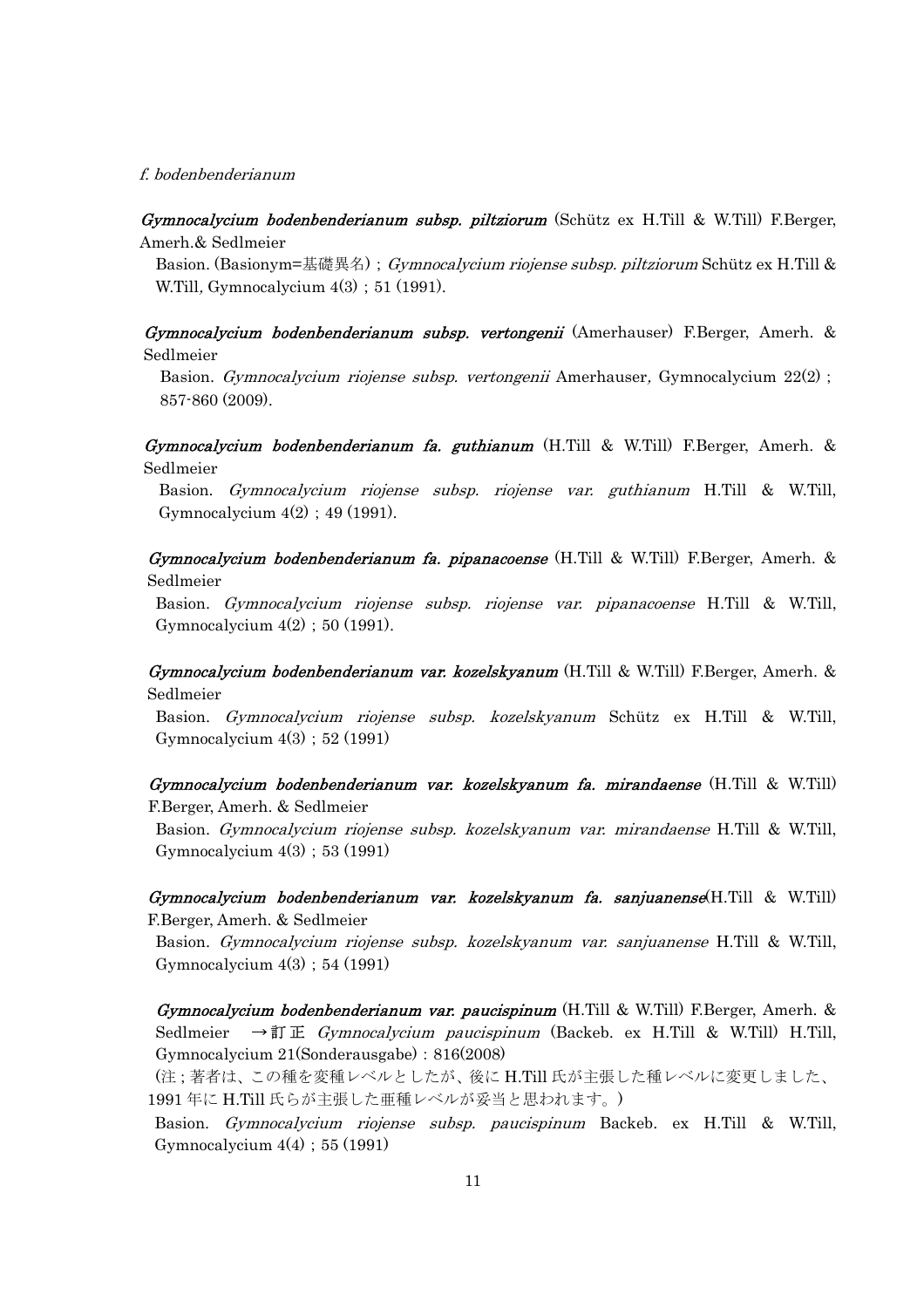Gymnocalycium bodenbenderianum var. guasayanense (Strigl) F.Berger, Amerh. & Sedlmeier Basion. Gymnocalycium riojense subsp. paucispinum var. guasayanense Strigl, Gymnocalycium 4(4); 57 (1991), *Gymnocalycium riojense subsp.* **guasayanense** (Strigl) H.Till, Gymnocalycium 21(Sonderausgabe):816(2008)

 $Gymnocalycum\n *bodenbenderianum var. platygonum* (H.Till & W.Till) F. Berger, Amerh. &$ Sedlmeier

Basion. Gymnocalycium riojense subsp. paucispinum var. platygonum Schütz ex H.Till & W.Till, Gymnocalycium 4(4); 56 (1991), *Gymnocalycium riojense subsp. platygonum*, Gymnocalycium 21(Sonderausgabe):823(2008)

G.Charles 氏らは、G. basiatrum、G. occultum は、基本種(G. bodenbenderianum)と形態的に違う 特徴を持ち、しかも、それ自身の地理分布を持つ、亜種のランクとしては、区分出来ないとしています。 IOS の種の最小区分は亜種ですので、IOS では変種は認めていませんが、彼の本「Gymnocalycium in Habitat and Culuture(2009)」の 210 ページの地図で、G. occultum、G. piltziorum、G. paucispinum、 G. kozelskyanum などと書いているのは、変種のランクに相当します。

### 7. G. platygonum と G. basiatrum (和名;快竜丸)

 G. platygonum は、1971 年ドイツの Uhlig Kakteen が発表した種ですが、現在、市場に流通してい るものは、G. basiatrum (和名;快竜丸)と考えられる種、そして H.Till 氏が、G. riojense subsp. paucispinum var. platygonum Schütz ex H.Till & W.Till とし、現在は、G. bodenbenderianum var. paucispinum. fa. platygonum に変更された二つの種(形態)があります。Pilbeam の本 Gymnocalycium A Collector' s Guide(1995)の Plate94 の写真は、G. basiatrum (和名;快竜丸)に見えます。

1986年の Monografie Rodu Gymnocalycium での B.Shütz 氏の G. platygonum の記述は、次のよう になっています。……『Gymn. platygonum n. n. Katalog Uhlig, 1971 数の少ない、非常に平坦な 稜と、5 本の、短くて、胴体に隣接している刺を持つ、非常に美しい G. stellatum Speg.の一形態が問 題になっている。発見場所は不詳で、命名著者も不詳である。種子を Karlheinz Uhlig 社が,カタログ 番号 U 1940 の下に提供した。』



図 1 (左); G. platygonum, Pilbeam、Gymnocalycium A Collector' s Guide(1995) Plate94 複写 図 1 (中); G. platygonum P216、El Cienago, La Rioja 谷山宰氏栽培 • 撮影→ G. basiatrum 図 1 (右); G. bodenbenderianum var. paucispinum. fa. platygonum STO007 筆者栽培・撮影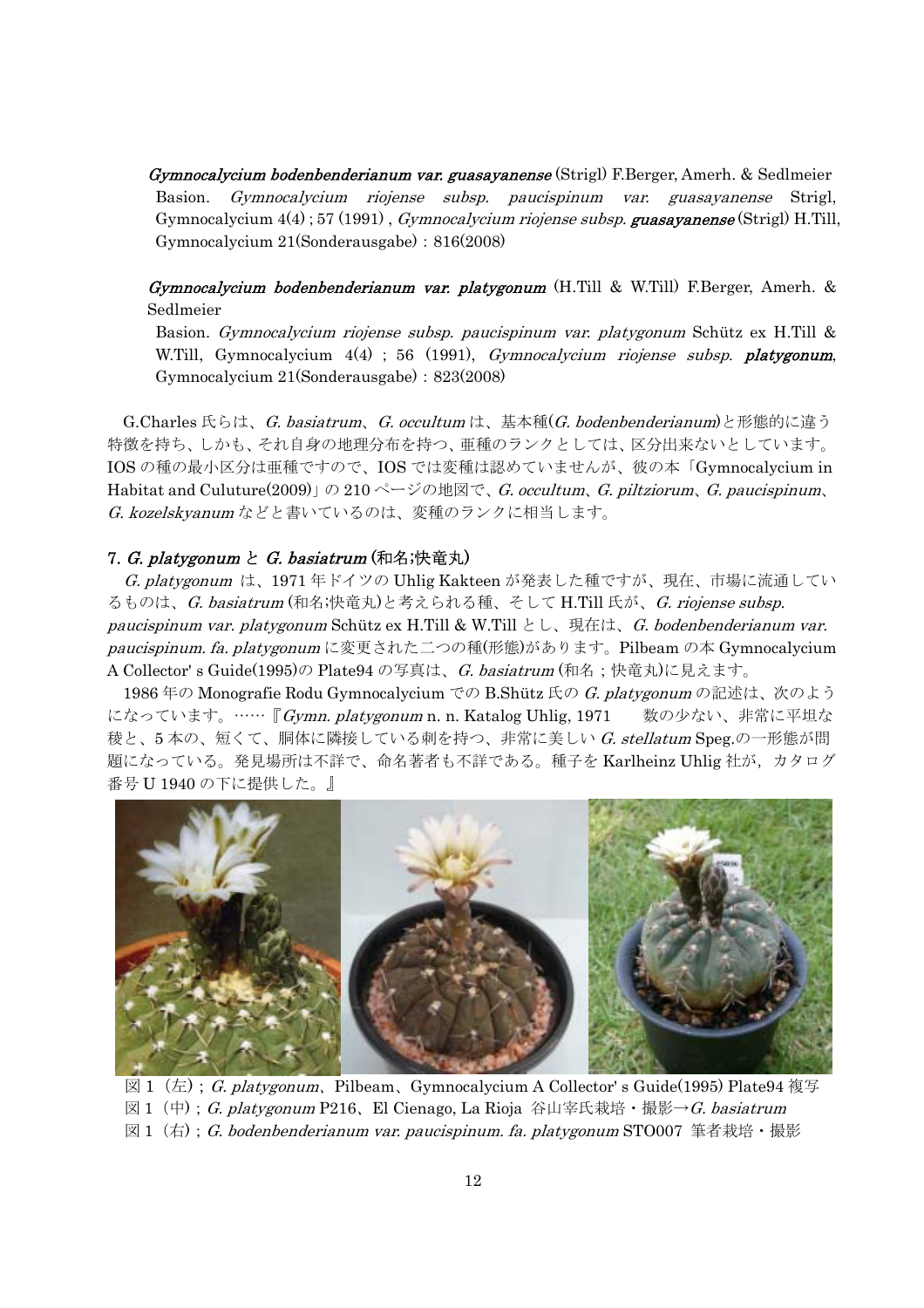B. Schütz は、*G. stellatum* の一形態と述べていますが、*G. stellatum* の注釈では、『Spegazzini 氏 の判別文は Cordoba から La Rioja 産の全ての、類似の植物に関係がある、その事から、例えば Gymn. bodenbenderianum、Gymn. ochoterenai、Gymn. riojense、Gymn. triacanthum 等々のように、独立 した種としての学術記載が多くある。しかし、これらは、例外なく、Spegazzini 氏の種よりもより長い 刺を持っている。』とも記述しています。

J.Piltz 氏は、2005年の種子カタログリストから、G. riojense と G. bodenbenderianum の問題につ いて、R. Kiesling 氏を支持すると表明し、和名;守殿玉に該当する種の学名を G. bodenbenderianum としています、それ以前は、採取者による分類をそのまま載せていました。Sierra de Argañaraz の南 端からの個体群で、Till 氏が G. bodenbenderianum sensu stricto (和名;怪竜丸)とした種で、現在は G. basiatrum と考えられる、彼の Field 番号 P216(El Cienago)の種について、彼の 2001 年カタログで は、G. platygonum としましたが、2002 年からは、G. bodenbenderianum に変更しています。Mesa の種子カタログでは、G. platygonum P216 のままです。H.Till 氏によると G. platygonumは、彼によ れば、G. bodenbenderianum (riojense ) ssp. paucispinum var. platygonum (=G. bodenbenderianum var. platygonum)で、厳密にいえば、P216 とは、異なる種です。G. platygonum は有効に学術記載さ れていないので、AGG などの細分化した分類では、G. basiatrum と G. bodenbenderianum (riojense) var. platygonum の二つの分類学種が、G. platygonum として流通していることになります。

### 8. おわりに

 文末に Field 番号の情報を基に、分布地図を作製しました。Field 番号は、採取者の産地を示した個人的情 報です。前述したように種の概念の解釈が、研究者により異なる場合があるので、ある程度のバラツキや間違い があるかも知れません、しかし、概略の分布域を示すものとしては、参考になると思います。最後に、本稿を書く にあたり、写真を提供して頂いた、谷山 宰氏、ドイツ語とチェコ語の文献の翻訳を提供してだいた、島田 壽男 氏に感謝します。

## 9. 参考文献

A.Berger; Kakteen: 221-222 (1929)

C.Backeberg;F.M.Knuth, Kaktus-ABC:286, 295 (1935)

C.Backeberg; Blätter for Kakteenforschung 74-11, 12:6 (1936)

伊藤芳夫(Y.Ito);サボテン図説 Explanatory Diagram of Austroechinocactinae:191-194 (1957) C.Backeberg;Die Cactaceae BandⅢ:1724-1735 (1959)

庵田知宏(T.Anda);「鉄冠、怪竜丸、雲竜について私の立場から」(The note about Gymnocalycium bodenbenderianum, G. sp Kairyumaru and G. sp. Unryu), サボテン日本(Succulentarum Japonia, No42:3-14 (1964)

Krainz; Die Kakteen, 1. IV.: C VI f. (1975)

B.Schütz ; Monograpie Rodu Gymnocalycium (1986)

H.Till; Was ist Gymnocalycium stellatum Spegazzini?, Gymnocalycium 1(1): 1-2 (1988)

H.Till & W.Till;Gymnocalycium riojense, Validierung, Beschreibung neuer Taxa und systematische Gruppierung nach norphologischen und arealmassigen Kriterien 1.Teil, Gymnocalycium 2 (4): 47-50 (1991)

H.Till & W.Till;Gymnocalycium riojense, Validierung, Beschreibung neuer Taxa und systematische Gruppierung nach norphologischen und arealmassigen Kriterien 2.Teil, Gymnocalycium 3 (4): 51-54 (1991)

H.Till & W.Till;Gymnocalycium riojense, Validierung, Beschreibung neuer Taxa und systematische